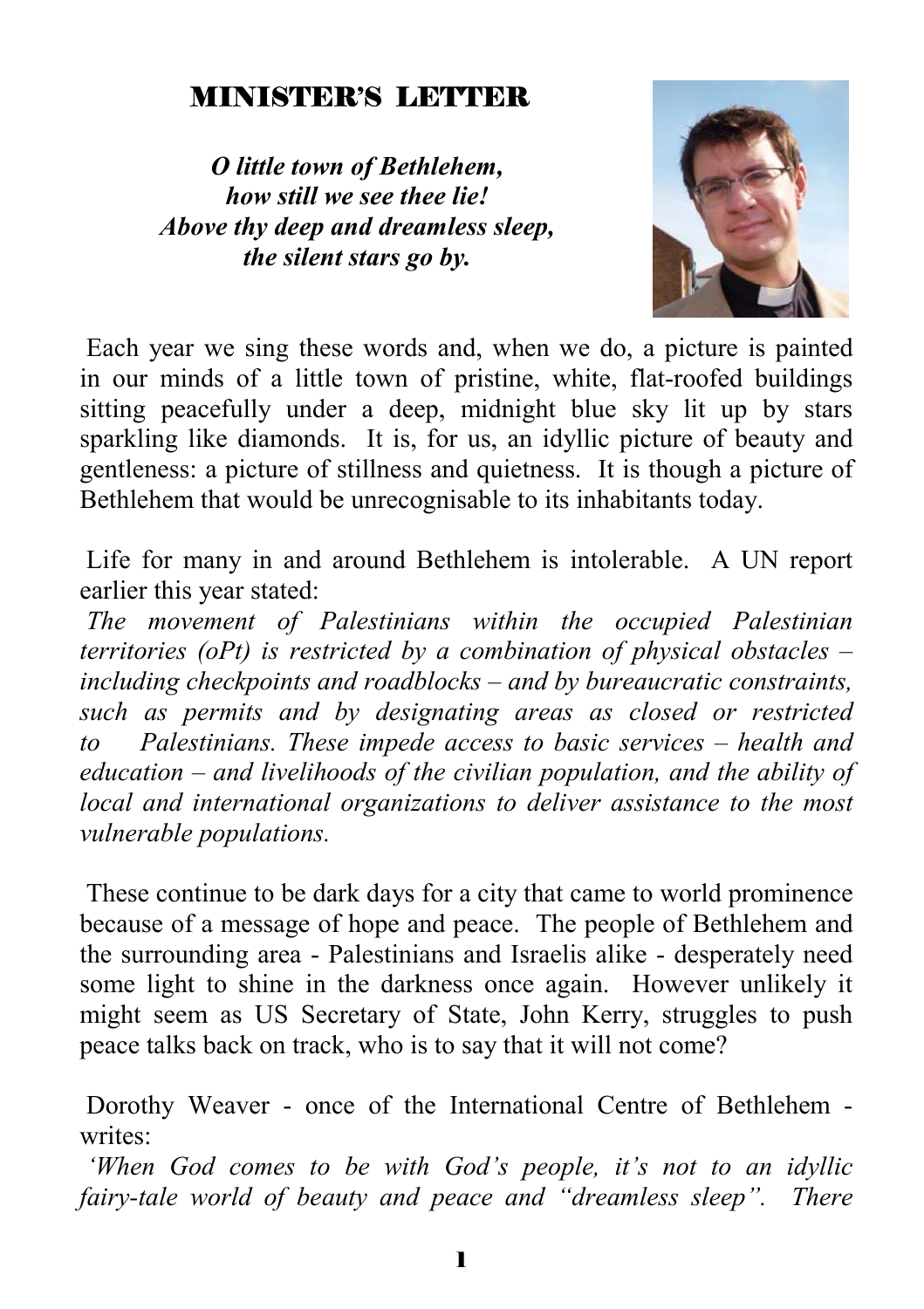*would be no need for "God with us" in that never-never world. The world that Jesus Emmanuel comes to is the real world that all of us know somewhere, somehow, at some time: the world of poverty and extortion, callous cruelty, unrelenting terror and inconsolable grief. It is this world, and none other, into which God comes to be with us in the person of Jesus, the defenceless child and crucified Messiah.* 

*…This is a God who walks our streets, experiences our daily struggles, shares our pain, weeps our tears, suffers our humiliations and dies the most agonising of human deaths at the hand of his enemies. This is our God, the one who comforts those who mourn, claims peacemakers as children of God and grants inheritance in the kingdom of heaven to those who hunger and thirst for justice. And this is the good news of the kingdom.'* 

 Who is to say that God's light will not pierce the darkness once again? Surely this has to be our fervent hope and prayer this Christmas - for the people of Bethlehem and indeed for all people struggling in this beautiful but broken world of ours.

Wishing you a peaceful Christmas.

Shalom.

## *Paul*

Christmas is the season for kindling the fire of hospitality in the hall and the genial flame of charity in the heart.

—— $< 0 >$ ————

*Washington Irving* 

Peace is not made at the council tables, or by treaties, but in the hearts of men.

*Herbert Hoover* 

Jesus Christ is God's everything for man's total need. *Richard Halverson*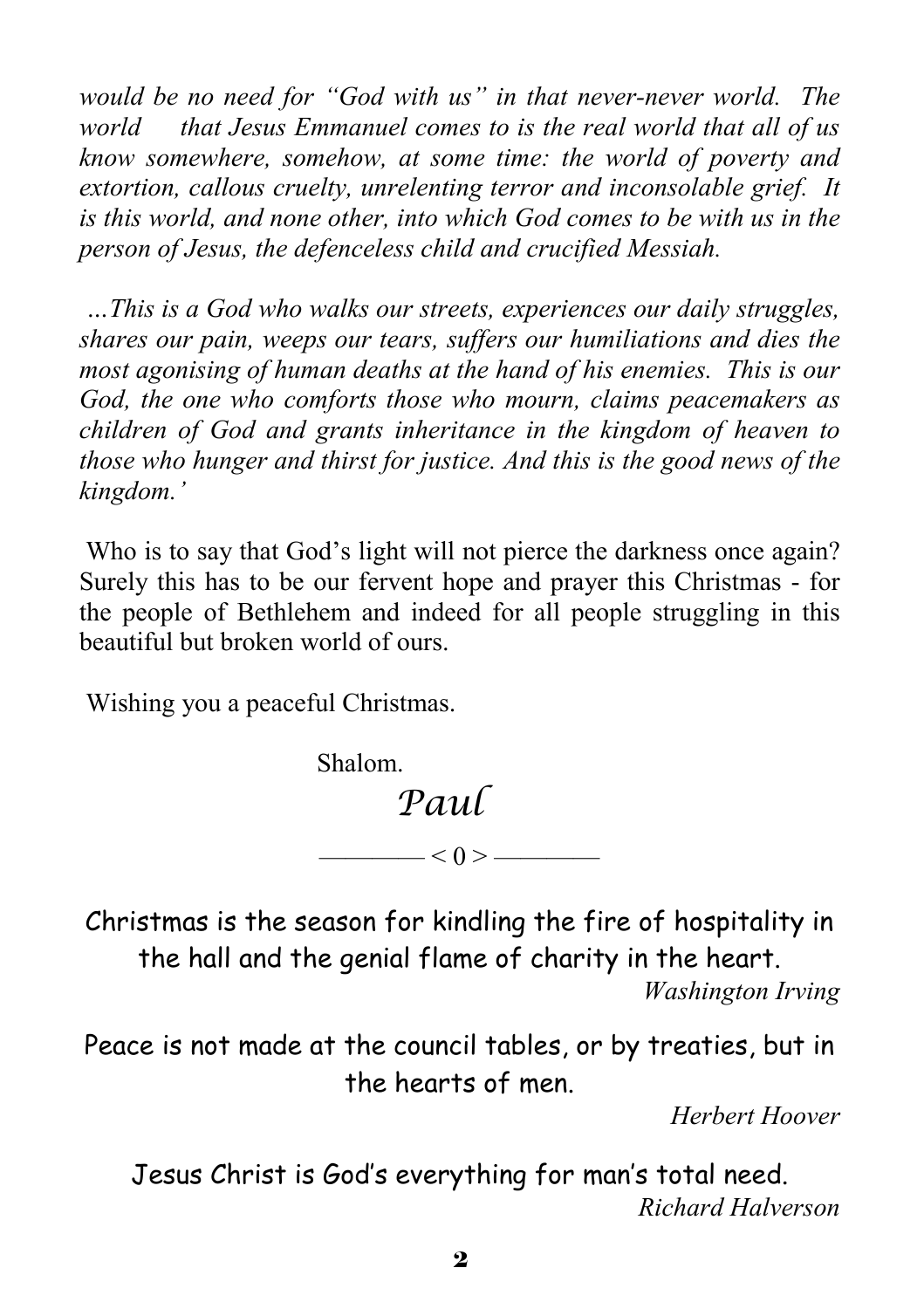

**CHRISTIAN SOLIDARITY** WORI DWIDF

#### Christian Solidarity Worldwide

 *"Remember those in prison as if you were together with them in prison, and those who are mistreated as if you yourselves were suffering."* 

#### *Hebrews 13:3*

**VOICE FOR THE VOICELESS** These were the words that inspired Christians across the world to remember that others in the body of Christ were suffering simply because of their faith. Today CSW exists to see an end to religious freedom violations, not only for Christians, but also those of other faiths.

*Vickie Mbogo, Prayer Coordinator* 

 CSW is an organisation working for religious freedom through advocacy and human rights, in the pursuit of justice. This Christmas let us remember those in prison and their families. Many are victims of violence, intimidation or harassment. As well as our prayers, they need encouragement. Using 'Connect & Encourage' (copies available at the church foyer) we can write cards and letters of encouragement to those who are persecuted for their beliefs. Receiving a personal letter reminds each person who receives them that someone, somewhere cares about their suffering.

#### Advent Prayer Guide

 As part of your Advent prayers this year, use the world map to pray for a different region each week.

#### **December 1st - Week 1 Pray for LOVE in Latin America**

Use Romans 8:38 *"For I am convinced that neither death nor life, neither angels nor demons, neither the present nor the future, nor any powers, neither height nor depth, nor anything else in all creation, will be able to separate us from the Love of God that is in Christ Jesus our*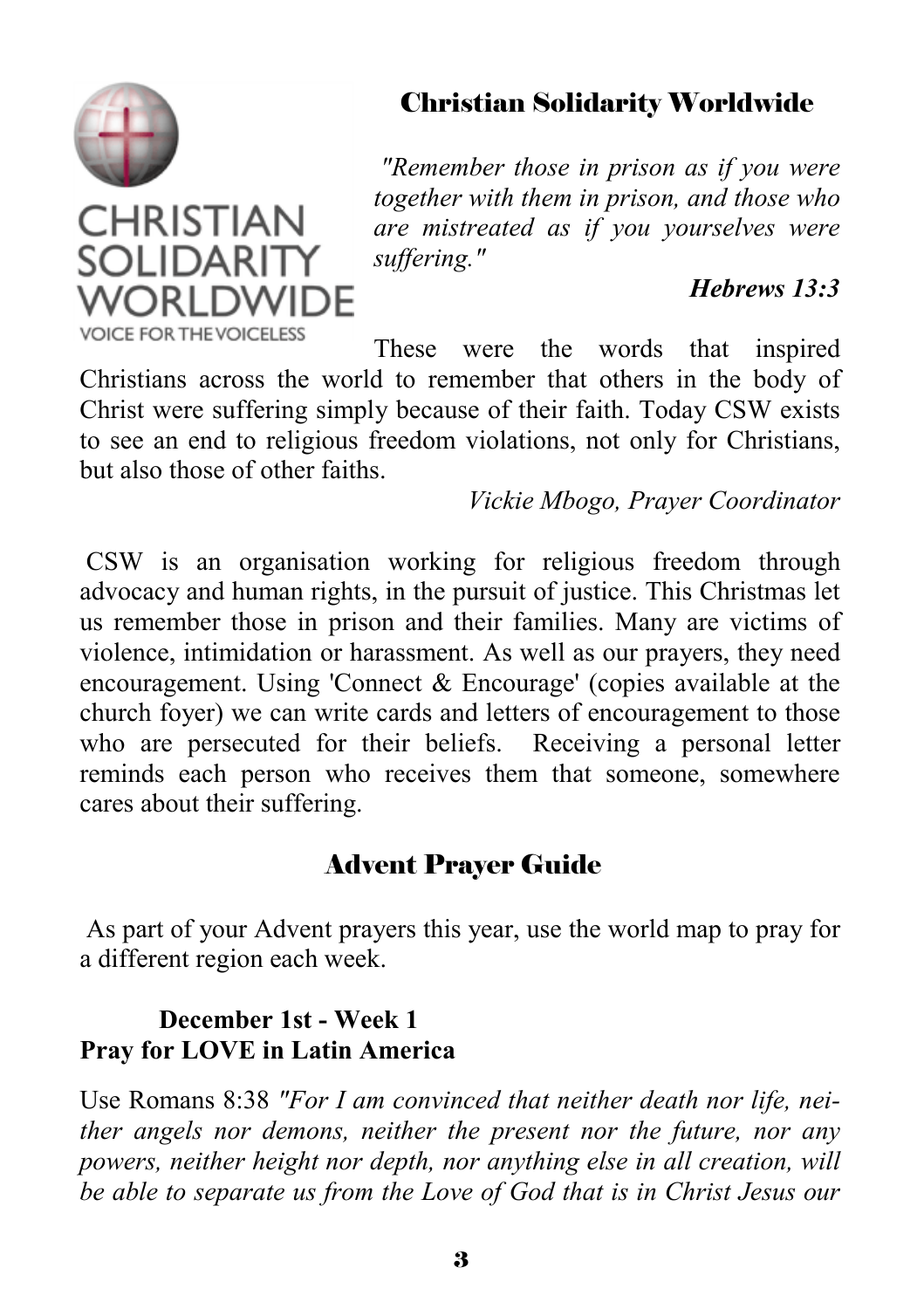*Lord"*

On the first days of Advent, as we celebrate the birth of our Lord Jesus Christ, pray for those CSW works with in Latin America. Pray for Christians across the region, that they would know the power of God's love made known through Christ Jesus despite the challenges they are facing.

#### **December 8th - Week 2 Pray for PEACE in Africa and the Middle East**

Luke 2:14 *"Glory to God in the highest heaven, and on earth peace to those on whom his favour rests."*

In this second week of Advent, pray for Africa and the Middle East. Ask God for his peace in the region over the holy advent season. Pray in particular for countries that have experienced war and civil unrest, that God's peace would be known.

#### **December 15th - Week 3 Pray for JOY in South Asia**

Luke 2:10 *But the angel said to them, "Do not be afraid. I bring you good news that will cause great joy for all the people."*

Pray for the people CSW works for and with in South Asia. Meditate on the above scripture and ask God to take away fear and fill them with joy. In particular, pray for relationships between the different faith groups across the region.

#### **December 22nd - Week 4 Pray for HOPE in East Asia**

Romans 15:13 *"May the God of hope fill you with all joy and peace as you trust in him."*

In this last week of Advent, pray for those CSW works with in East Asia. Ask God to bring hope for those who have been worn with disappointment. In particular pray for Christians in the region, that they would know the reality of the hope we share in Christ.

*Gwen Wildman*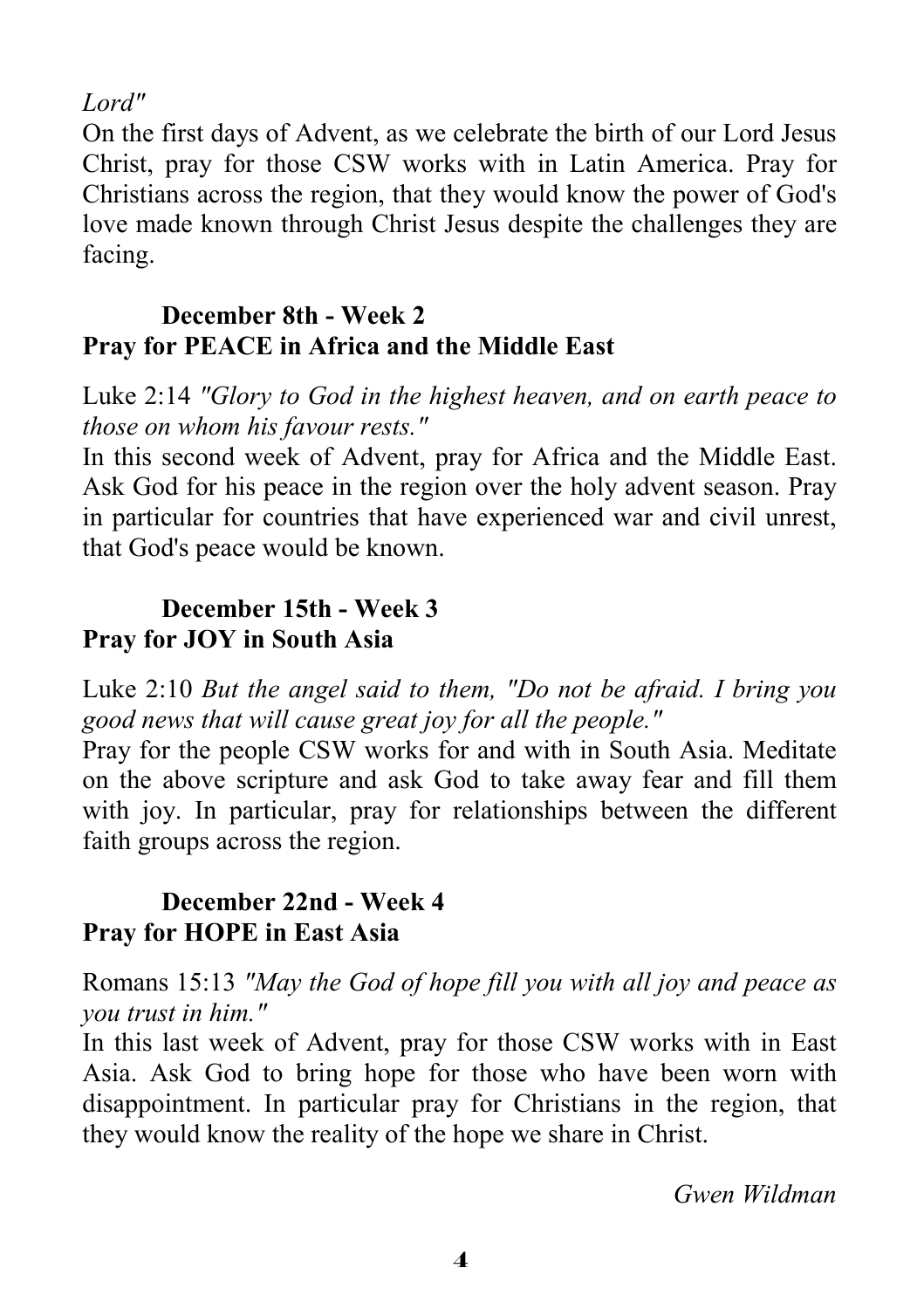

## Aliens and Angels: Three Stories For Christmas by Sue Hampton

96 pages, paperback, RRP £5.99

*Reviewed by Amélie Timmis, age 8* 

### Aliens and Angels

Robbie wants to be the chief angel in the school play. Hannah longs to be the chief Globalob. But unfortunately their teacher has her own ideas about the parts

they should play. When an angel visits Robbie one night in a dream he finds out things about himself that he didn't know before and realises that nobody can stop him from flying!

 I think this story is very good because the first word makes you want to carry on reading. The story starts off in a hairdresser but from the vocabulary you would think that he is part of the royal family.

### Not Without A Carrot

 In this story, Trouble the donkey will not travel anywhere without a carrot! The owner keeps forgetting to buy some carrots so, obviously Trouble will not go anywhere. After a few days, she is persuaded (with carrots!) to make a journey to Nazareth where she ends up being owned by Mary and Joseph. It still seems that all she cares about is carrots until something very unexpected happens...

This book is LOL funny and I would recommend this to anyone my age and probably a bit older.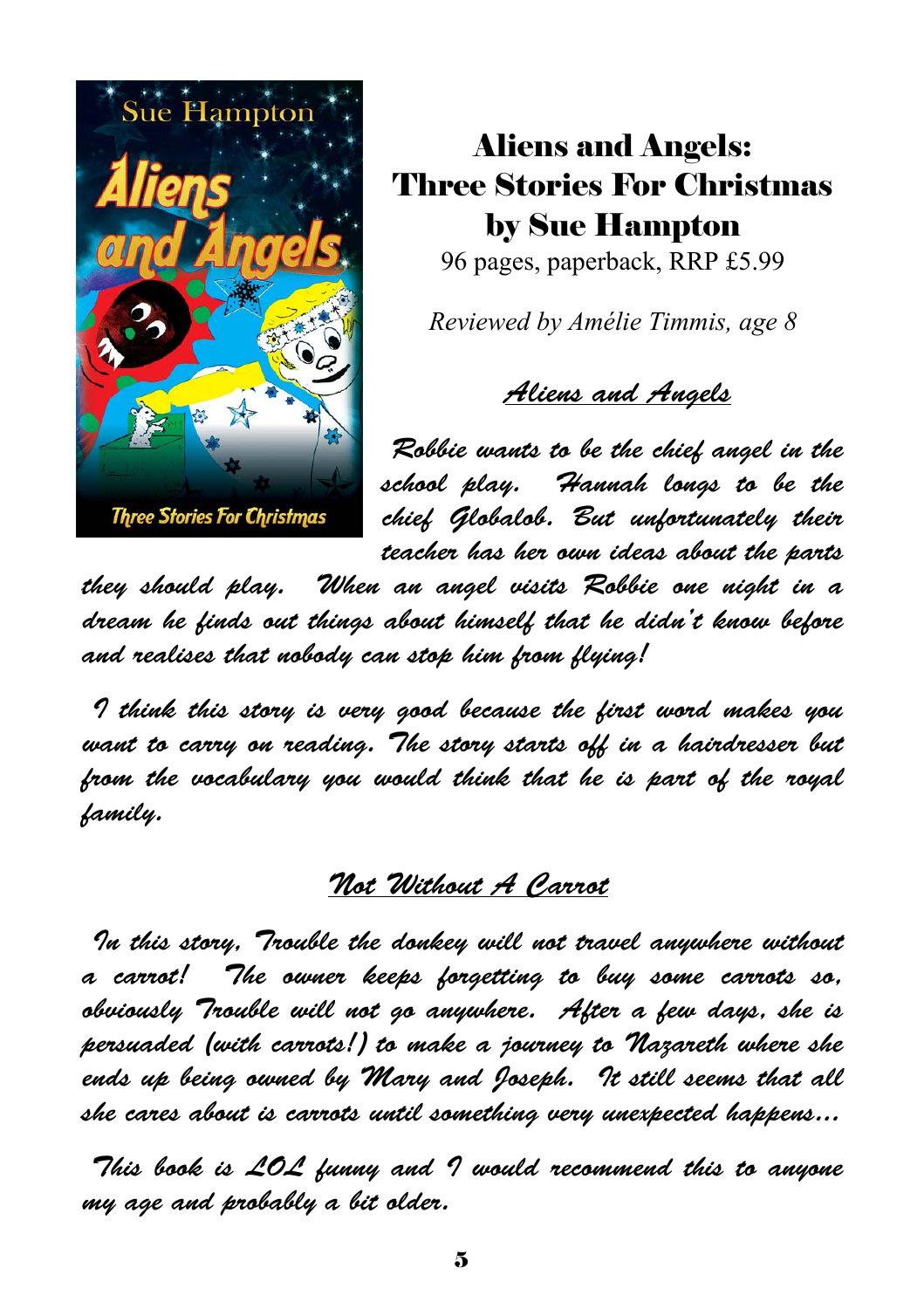#### Bootee For Etta

 Etta's mum is in hospital and her dad is away working. Etta has to stay with her mum's friends. In a Christmas cracker she gets Bootee - a little toy sheep. When Etta loses Bootee she not only discovers how much she cares for her new friend but also much, much more besides.

 This is a sad story but one that teaches us about love. It is worth reading through the tears. I do not recommend this for children younger than me.

 Thank you to Sue Hampton for inspiring me to do this review. *Amélie Timmis* 

 $\angle 0$  >  $\equiv$ 

 'Aliens and Angles' is available through Amazon or from the publisher's own website (www.pneumasprings.co.uk/Aliensandangels) either as an eBook or Paperback.

For more ideas for Christmas books see the RE:FRESH BOOKS review pages later in the Newsletter.

*Andrew Fox* 

———— < 0 > ————

#### MORDEN CAROL SINGING

It's that time of the year that we serenade the commuters of Morden. Once again we will be raising money for the National Children's Home



and would welcome as many people to come  $\mathcal{L}$  along and join in the singing of carols at Morden Underground Station.

We will be meeting at the Station on Wednesday 18th and Friday 20th December and plan to start singing at 5.00pm and finish about 7.00pm both of these days.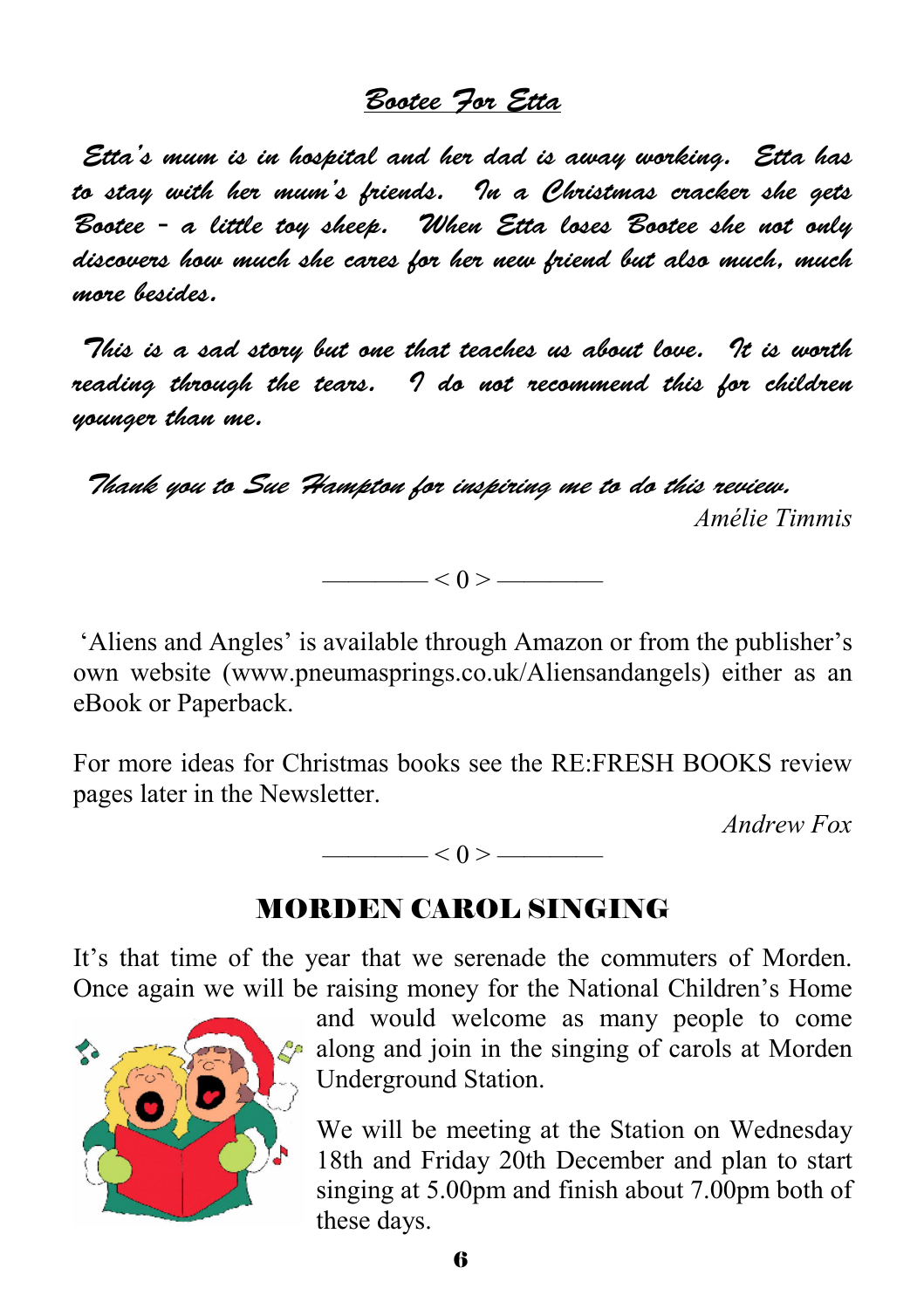

## MARTIN WAY TOY SERVICE 8th DECEMBER 2013

### **CHRISTIAN CARE ASSOCIATION**

We would like presents – new or as good as new – to give to the boys and girls aged between 1 month and 11 years who attend the Christian Care Association New Year Party.

**For babies and toddlers –** rattles, bath toys, pull-along toys, puzzles, anything from Thomas the Tank Engine/Bob the Builder ranges, phones, baby dolls, building blocks.

**Cars, trucks, trains, Lego, games –** appropriate for different ages.

**Dolls -** including anything from Action Man, Spider Man and Superman

**Outdoor Games - footballs, skittles etc.** 

**Stationery** – crayons, gel pens, pencils, pencil cases, drawing books, photo album, disposable camera.

**Books** – fun activity and story books for all ages, but appropriate for children where English is not their first language

**Clothes etc** – hats, scarves, gloves, pretty tights, backpacks, bags, umbrellas, jewellery.

*Sorry but we cannot accept toys and games with batteries which have to be replaced. We cannot use jigsaws and games with small pieces that are easily lost such as Monopoly and Scrabble, nor War games or soft toys.* 

 $< 0 >$ 

## Christian Care Buggy Appeal



The buggy needs to be suitable for new born baby any make, any colour, any vintage.

For further information phone Barbara Moreland on 020 8542 3427

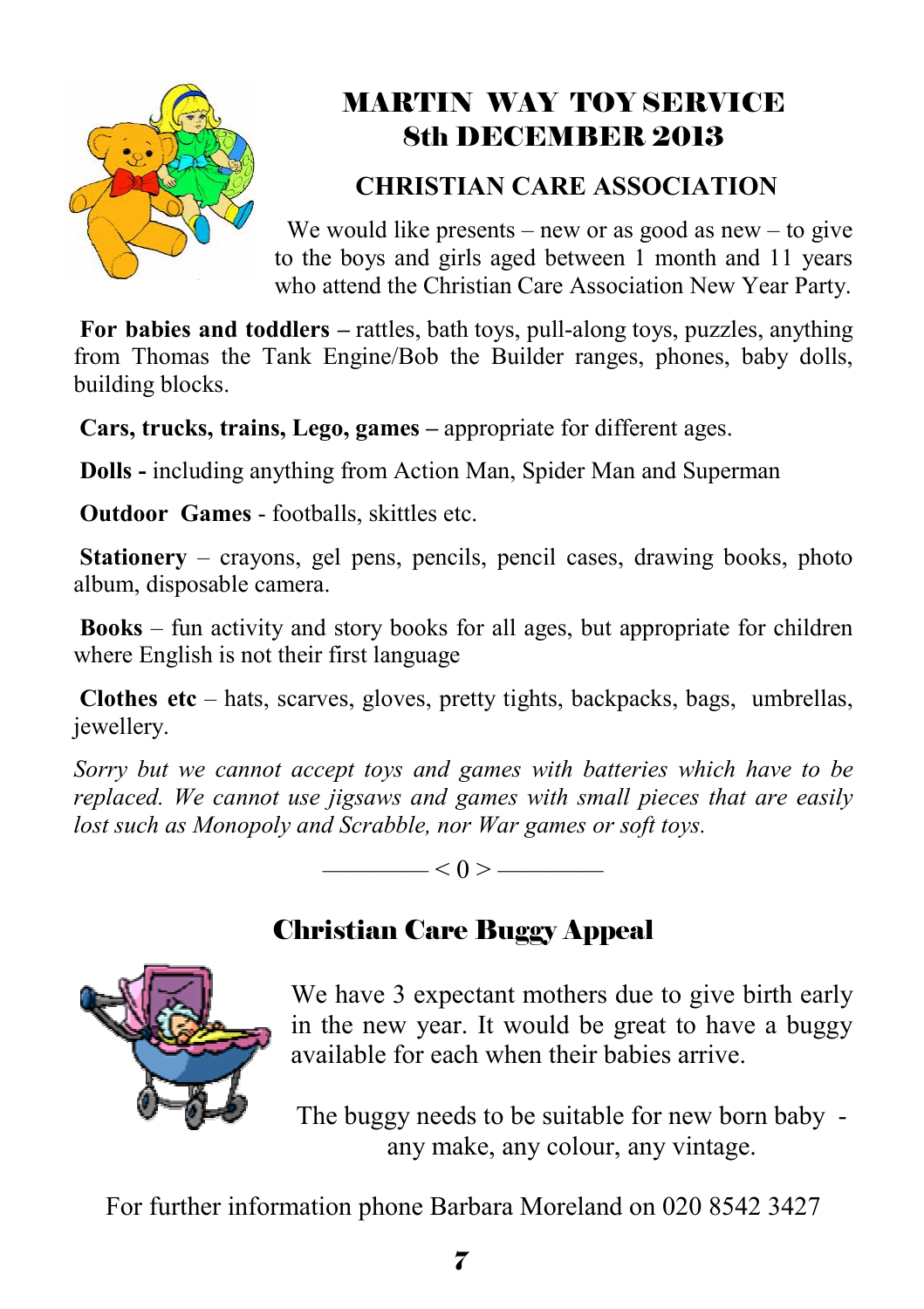### CHRISTMAS COLOURING TIME

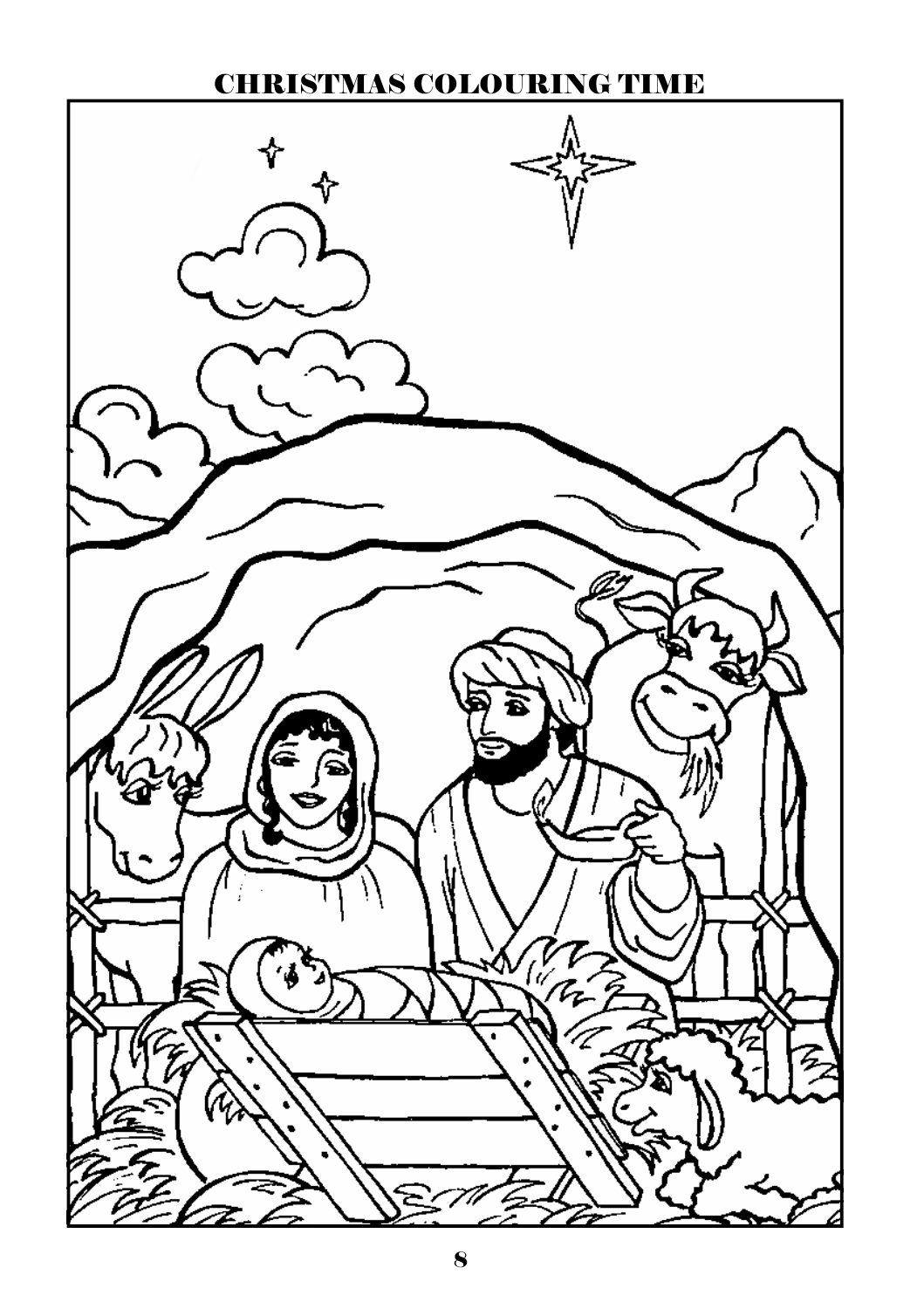

Machu Picchu Charity Trek 2013

On July  $26<sup>th</sup>$ , we arrived at Heathrow Airport around 4.30am for our 7.15am flight to Madrid. It was there we met our fellow trekkers, in total,  $29$  of us.

Once in Madrid we had quick turnaround before leaving at 1pm local time for our 12 hour flight to Lima, Peru. We arrived around 7pm local time (Peru is 6 hours behind the UK). We were met by a local rep and taken to a nearby hotel for a quick meal, them straight to bed as we were picked up at 5am the next morning for our 45 minute flight to Cusco.

Cusco lies at a height of 3,350m (11,400ft) and was our first exposure to



the effects of altitude for some of us. We were met by George who was our guide for the week. Our other guides were Claudia and Yilber (nicknamed, Puma). We spent the rest of the day and the following acclimatising to the altitude. We were taken for walks and ate lunch and dinners at local restaurants and stayed overnight at a 3-star hotel.

The fourth day of our time there began with an early drive  $(4 \frac{1}{2} \text{hours})$  to Lares hot spring where we could swim and had lunch. After lunch we had a 4-5 hour walk to our overnight campsite in the remote village of Cuncani. Our campsite was at 3,800m and situated outside the village, close to a river where there was an original Inca bridge.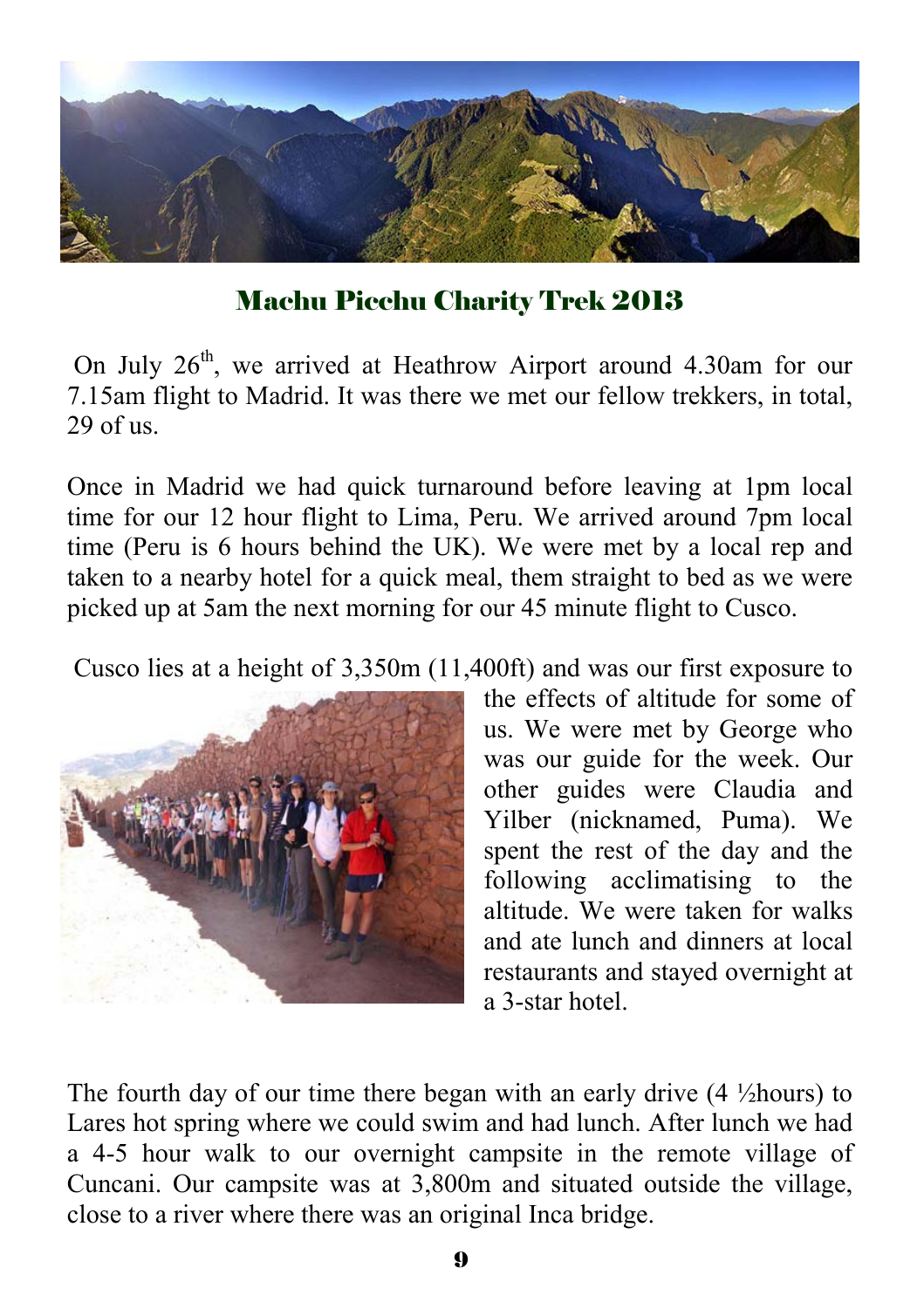The local women all weave. The wool is sourced from the Alpacas. Wool was turned into thread, dyed and then woven into an array of hats, scarves, table linen and souvenirs. At each campsite and also along the trail they would set out a large rug and display their



products. As a group, we brought a variety of small trinkets at each stop therefore, evenly giving business to the community as we passed through on our journey. Once the sun dropped behind the mountains, the temperature dropped below zero (-10 at night) and night fell quickly!



Our meals were served in a communal dinning tent and after evening meals, everyone retired to the relative warmth of their 2 man tents. We were woken each morning around 5am, so to start walking around 7am (temperature still below zero). As we climbed out of the valleys

and into the sun the temperature rose and within half an hour coats/hats were being removed.

Prior to leaving the UK, it was suggested we bring some small gifts – pens/pencils, etc. to give to the children on route and at our campsites.

On the sixth day we travelled from Huacahuasl to Ollantaytambo, which involved 8-9 hours walking through valleys to the highest pass (4600m). Views of lakes and snowy mountains were beautiful.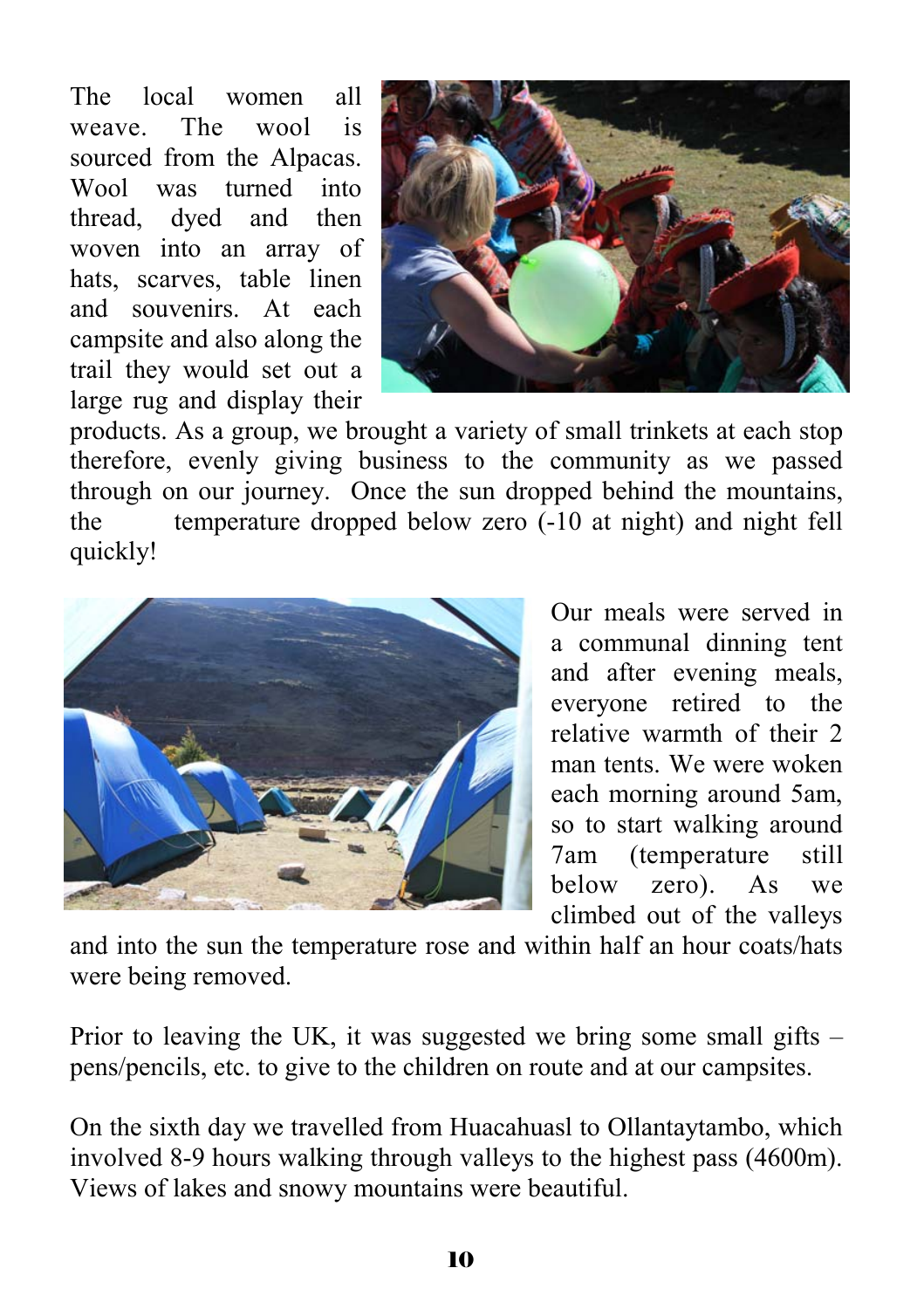In Ollantaytambo, we stayed overnight at a hotel. But the following day began with the  $1<sup>st</sup>$  train out of Ollantaytambo to Aguas Calientes – The start of the Inca Trail. (20 minutes out, train broke down, so a days schedule delayed).



 The trail starts near some Inca ruins and heads sharply upwards through the tree line before coming out onto exposed mountainside. It is possibly no more than 6ft wide more often narrower with near sheer drops down in some places and wooden bridges

across streams. It is said to have 3000 steps. We climbed steadily for around 2½ hours, very exposed to the sun.

 We reached a steep flight of steps which lead to the Sungate. This looks down onto the city of Machu Picchu. As a result of arriving late, tourists had left and we were treated to a rare privilege of seeing Machu Picchu empty. There is something spiritual, magical and mythical about seeing it like this.

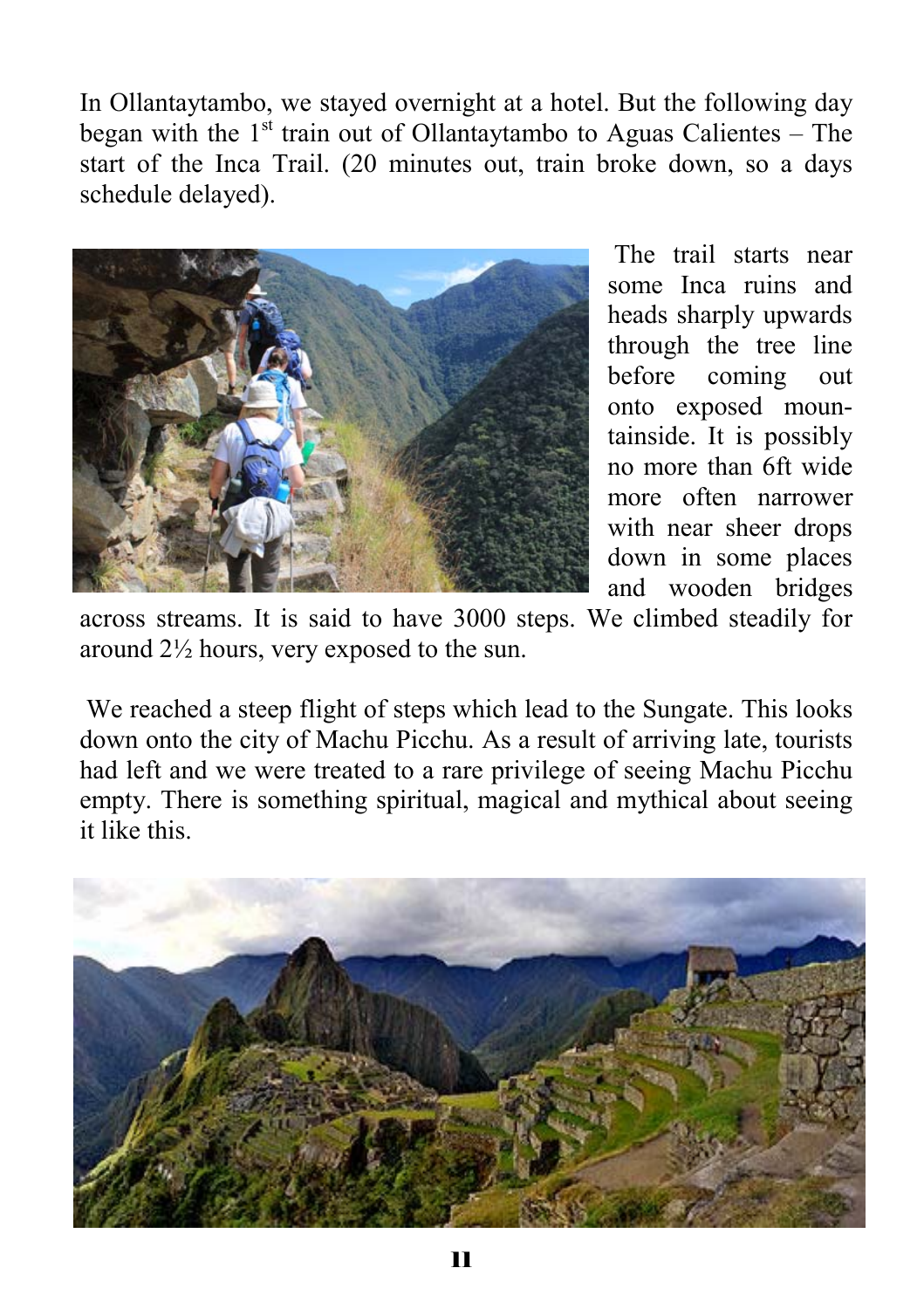

 We spent the night back at a Hotel and the next day, the morning was dedicated to going back to Machu Picchu to explore the Inca remains.

In the afternoon, we got a train back to Cusco and had a celebratory meal in a

local restaurant and prepared for the next days journey home.

 Peru is a stunning place. It is a country of contrasts from the dusty and dry high altitude Andes to the lush densely forested mountains on the Inca Trail, from the ancient to the modern and from the remote communities to the cities. Machu Picchu is an amazing place and we had the best experience by entering it through the Sungate via the Inca Trail.

It was only by going off the tourist trail and into the mountains and having George point out local customs, and traditional ways of life that you understood the real Peru.

We would like to thank everyone who has sponsored and supported us



to complete this challenge. Between us, we have been able to raise over £11,000 so far for our charities.

 Thanks again. *Anne, Rachael, Abby and Richard*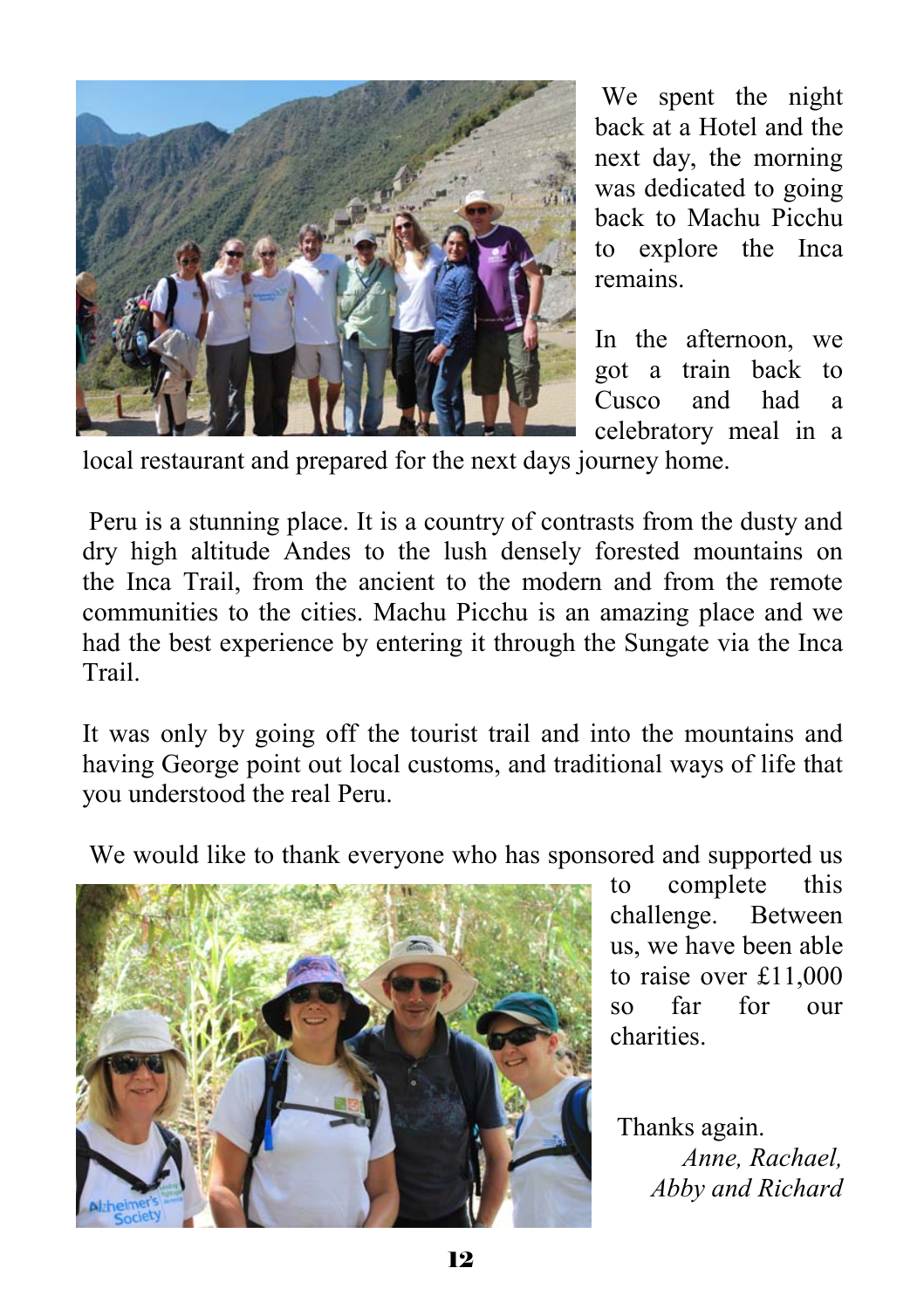*Bill Pollock was the Minister in the central, mountainous part of the Island of Mull from 1987 until 2002. He is a good friend of Derek and Mary Heaton and has given his permission to allow us to reproduce some of his stories from his 'Advent Anecdotage - Mishaps of a Minister on Mull'. It is small booklet that he wrote in 2011 which has seven stories for Christmas week and was sold to support the church funds in Mull.* 

*This is the first:* 

### Mull Folk Flee Stirling

The day after Salen Church's annual Christmas Shopping trip to Stirling someone stopped me on the street. "Why did you rush so many ageing Mull folk so frantically out of Stirling yesterday?", she asked. "The police were looking for us", I candidly replied.

From their inception our Stirling coach trips has set down and picked up right in the centre of town in the broad, quiet road outside the Red Lion Hotel. One year we arrived and found the area had been pedestrianised. We had to stop in the vicinity because of the needs of our less able passengers - so we drew into the only nearest space available which could take our two large coaches - a bay for the local service buses for the main town centre. These service buses then started to double park; queuing passages could not see their destination screens and as such one woman lost her bus and lost her rag; an angry driver then left his bus in the middle of the road and came to warn me there would be big trouble if we returned - I stood uncomfortably



nodding agreement which quietly telling our alighting passengers to be back at 3.15.

At the allotted time our two conspicuous (and obviously non local) red coaches were back in the same local service bay. I was hastening people aboard when I suddenly thought someone might be waiting in error at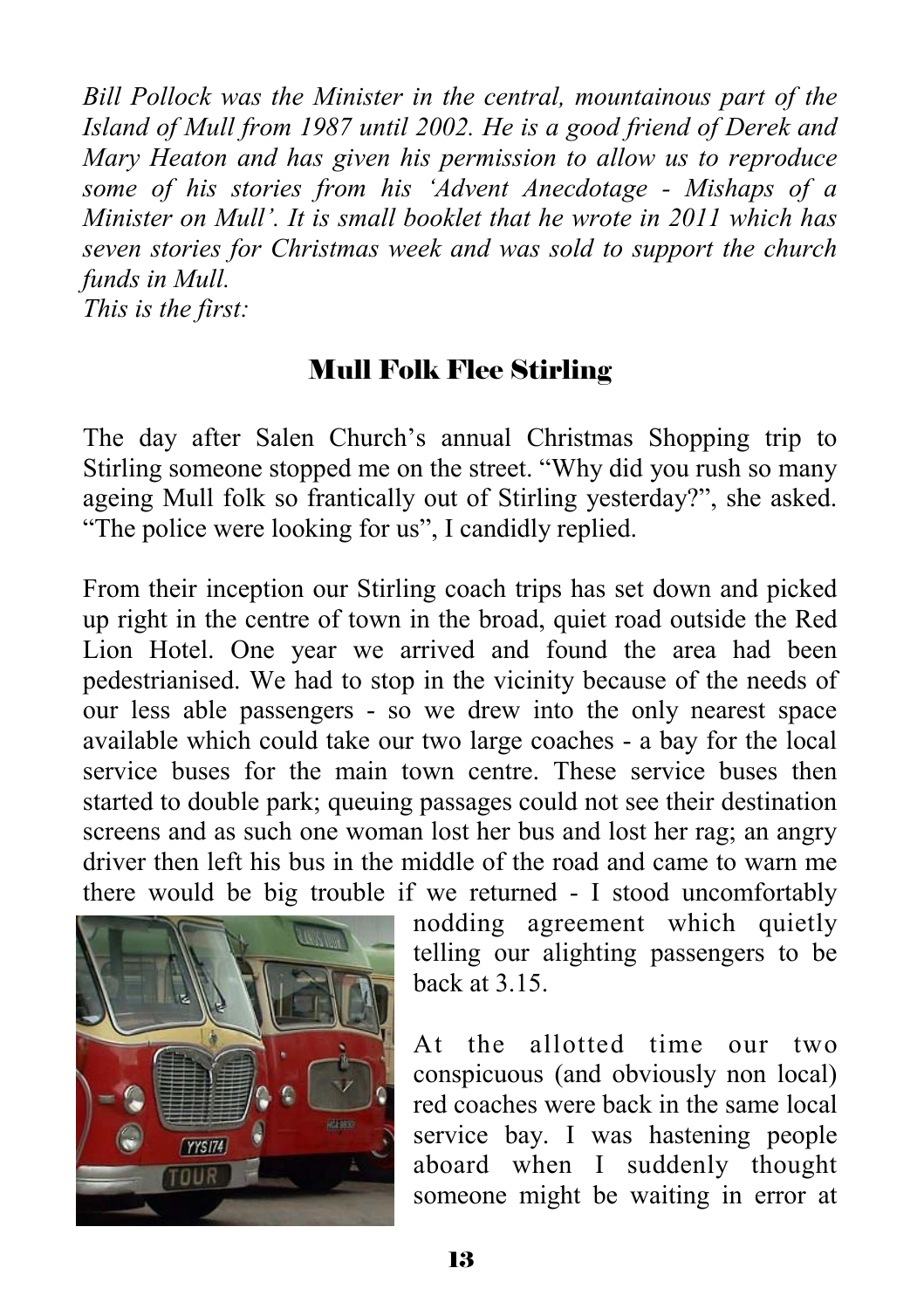the Red Lion Hotel. I ran round the corner and there was the sturdy figure of old Mrs Craig. She was leaning over a little traffic warden and informing her loudly that she simply had to find Bill Pollock and two red coaches going to Mull. The unfortunate traffic warden was speaking into her radio presumably asking the police to search for us (or may to send her reinforcements?). Either way they could be here very shortly and we'd be in big trouble which the angry bus driver had foretold. What should I do?

My first instinct was to abandon Mrs Craig and the traffic warden to their respective fates, turn and run, and, if possible get the coaches out of the town centre in the nick of time. But my conscience wouldn't let me be so heartless.

There was another option. If Mrs Craig could run I could fetch her and get her to the bus almost as quickly as I could get myself. So I rushed up to the flabbergasted pair, grabbing Mrs Craig by her arm and ran off. As we neared the corner I looked back. The warden was on her radio. I hoped she was calling off the search in time to stop us being found - but I feared she was reporting an abduction!

We got to the coaches, which were still blocking the bus stop. I counted the passengers as quickly as I could. I erred twice - one up on one bus and one down on the other; so I got the right total ... By chance. And we were off .... without being found.

Mrs Craig got her breath back; and before our next trip we booked a stance that we still use at the bus station.

The most disturbing aspect of that episode may be that I showed so much concern lest Mrs Craig miss her coach and so little concern for the local people missing buses at their bus stop. They would not have been stranded so far from home but even so ... Let's all watch this Christmas for when we care for those in our group we scarcely notice the plight of others.

*Bill Pollock*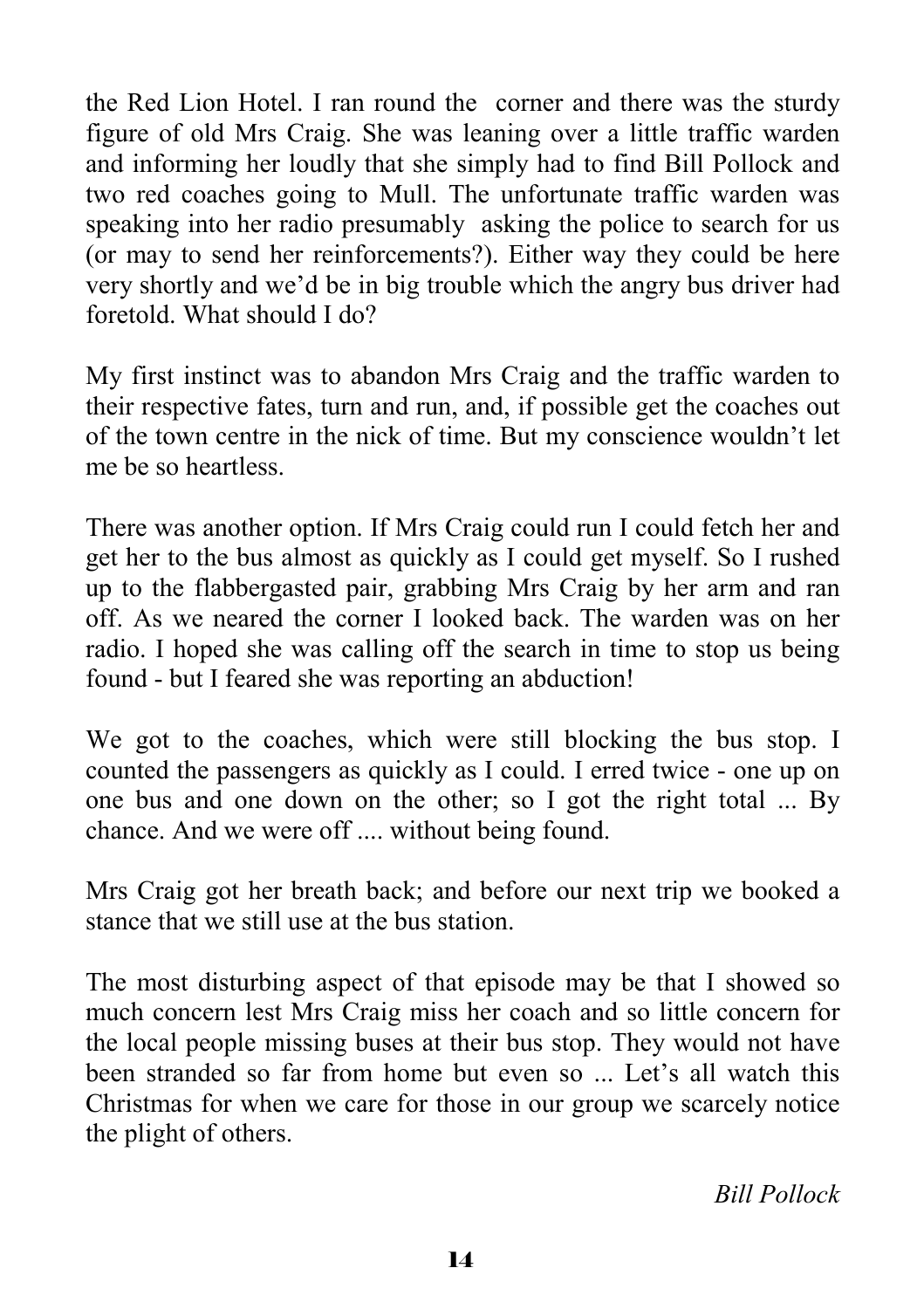#### Extreme Symbol

 *Taken from: Extreme devotion, the voice of the martyrs from the co-authors of Jesus freaks. Serious followers of Jesus pay a price, and extreme followers often pay the ultimate price. Each story is true.* 

#### After requiring many hours of hard labour and offering a near**starvation diet, the Chinese prison guards demanded that someone volunteer to clean the bathrooms daily. None of the women prisoners spoke up.**

Finally, Sister Kwang stepped forward and volunteered to do the rotten task. She saw it as the ultimate opportunity to share her faith with women in the prison whom she would otherwise never see. During her time in that prison, she led hundreds of women to Christ.

 Kwang's devotion was evident to all who knew her, but it came through much suffering. Before her imprisonment, she and her husband had volunteered to organise groups of evangelists who travelled around China forming small house churches.

 When Communist officials discovered Kwang's activities, they beat her twelve-year-old son to death. Still, she refused to deny Christ and even continued to build the house-church movement after her release.

 Finally in 1974, the Communists decided to make an example of "Mother Kwang," as her church members now knew her. She was sentenced to life in prison, put in an underground cell with a bucket for sanitary needs, and fed only dirty rice.

 She was miraculously released after ten years and always looks back on her prison time as a gift -- a special opportunity to share the love of Christ with people who might never have heard otherwise.

*Volunteerism is almost a professional occupation for some people. They volunteer at their children's school, help with parent/teacher nights, and help coach their children's football teams. Volunteering for the not-so-popular opportunities can be more of a challenge. Often the volunteer spirit is nowhere to be found. Nursing homes, orphanages, and shelters are the last places many people want to spend their time. The smell, depressing environment, or other discomforts drive them away. But where do you suppose Jesus would spend most of his time? Nearly any volunteer position involves necessary and admirable work, but listen carefully for the opportunities less travelled and with those less fortunate. Try being the first to volunteer the next time one comes you way.* 

And whatever you do, whether in word or deed, do it all in the name of the Lord Jesus, giving thanks to God the Father through him. (Colossians 3:17)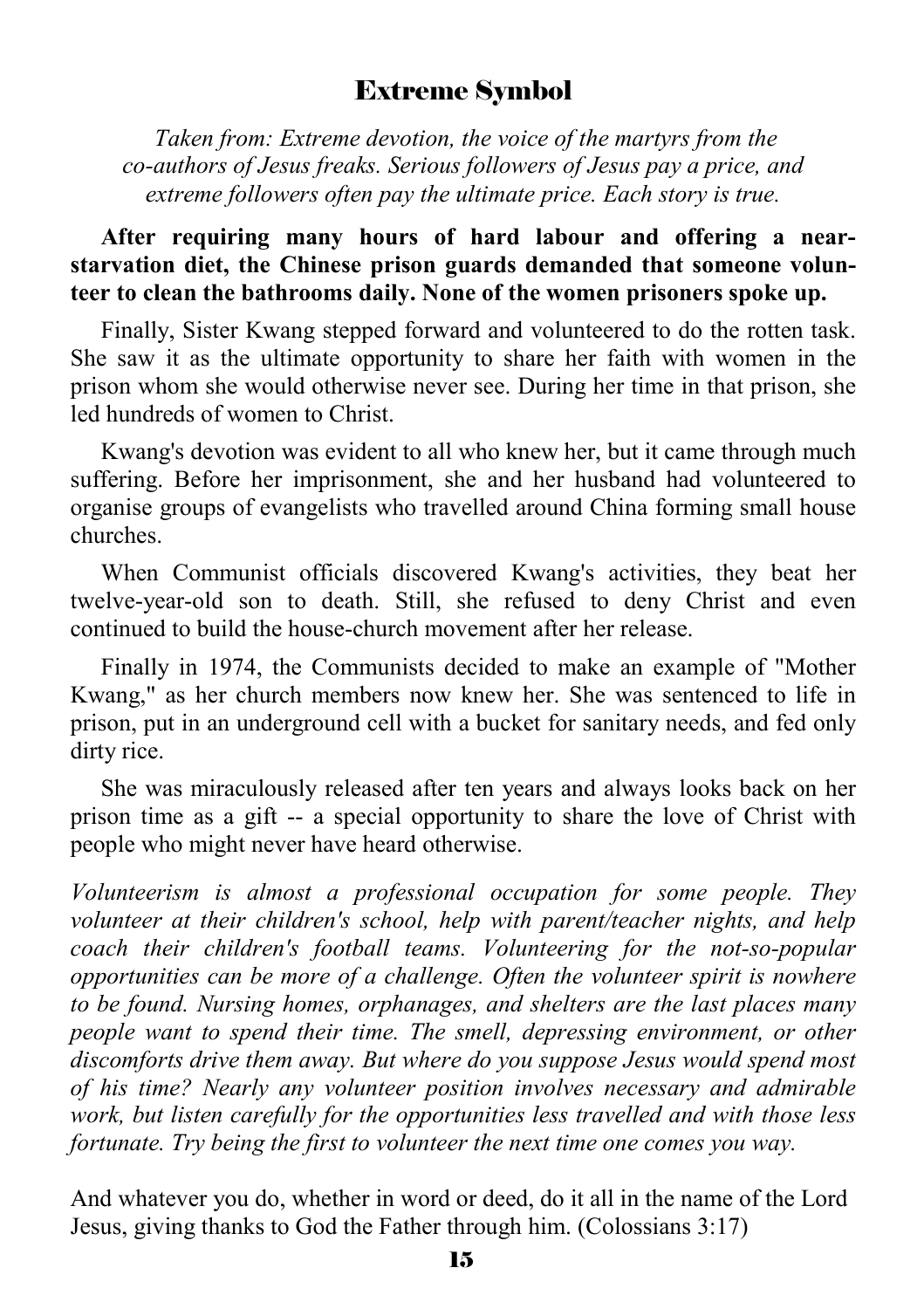### CHRISTMAS BOOK REVIEWS from RE:FRESH BOOKS

*All of these books are available from Re:fresh books & Christian Resources, 23 The Broadway, Tolworth, Surbiton KT6 7DJ*

*The Story of the Holy Land -* A Visual History

by Peter Walker 176 pages, hardback, RRP £16.99

The history of the Holy Land stretches back to the dawn of time. With sites sacred to Judaism, Christianity, and Islam, the Holy Land and its people have had an impact on history out of all proportion to its size. Richly illustrated with superb photography and accessibly written, *The Story of the Holy*  Land provides a compelling visual history.





*Time Travel to the Old Testament* by Chris Sinkinson 208 pages, paperback, RRP £9.99

An unusual and innovative way to increase our Bible knowledge by stepping into a metaphorical time machine Chris Sinkinson invites his readers to see how the Old Testament fits together and applies to life today. He demonstrates in a readable style how modern archaeological discoveries throw light on Old Testament life, thought and events.

*The Dean's Watch* by Elizabeth Goudge 360 pages, paperback, RRP £8.99

A remote nineteenth-century town in England has a grand cathedral. The cathedral Dean, holds a deep love for his parishioners and townspeople but suffers from an irrational shyness and intimidating manner. He strikes up an unlikely friendship with an obscure watchmaker who does not think he or God have anything in common.





#### *Come Boldly - Timeless Daily Encouragements in Prayer*  336 pages, paperback, RRP £12.50

A year's worth of devotional thoughts from the writings of Dietrich Bonhoeffer, John Bunyan, Oswald Chambers, Elisabeth Elliott, C.S. Lewis, and many more.

Divided into 52 weekly sections, each of which progresses through preparation, confession, examination, worship and request, leading to inspiring true-life stories.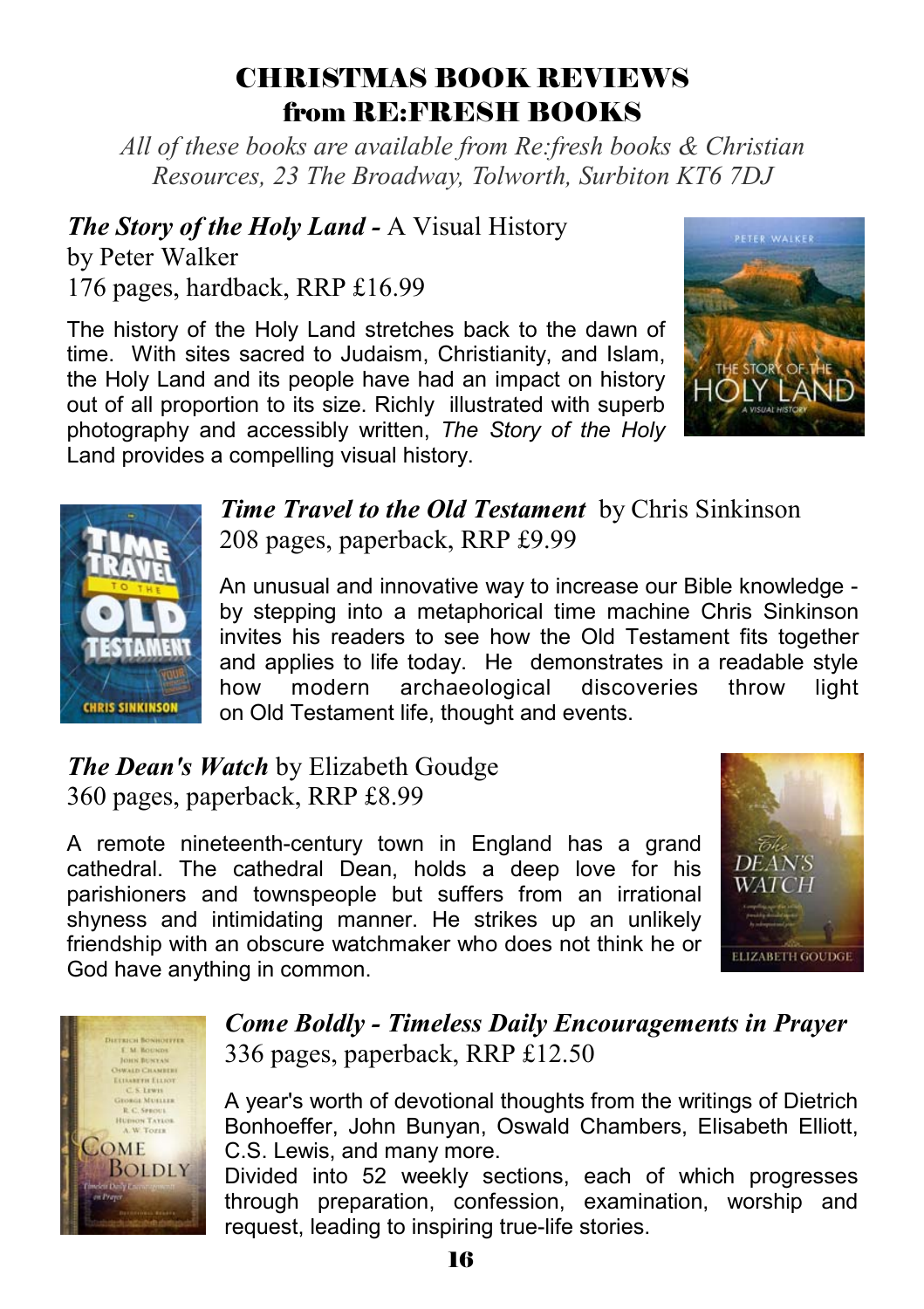## ...... AND SOME FOR THE CHILDREN



*My Advent Calendar Christmas book* by Antonia Jackson & Krisztina Kallai Nagy 32 pages, hardback, RRP £5.99

The Christmas story told as an Advent calendar.

*My Own Little Christmas Story* by Christina Goodings & Amanda Gulliver 32 pages, hardback, RRP £3.99



A simple retelling of the Christmas story for under 5s.



*The Fox's Tale - The First Christmas*  by Nick Butterworth & Mick Inkpen 24 pages, paperback, RRP £5.99

On a cold, starry night above the hills of Bethlehem, a hungry fox is looking for some supper. Suddenly the sky is full of light and there is the sound of angels singing. What on earth is happening?

Large easy-to-read text and charming illustrations

*The Christmas Story* by Juliet David & Jo Parry **(Suitable for up to 7 or 8 year-olds)**  22 pages, hardback, RRP £1.99

The Christmas story retold by Juliet David and richly illustrated by Jo Parry to help children understand the events surrounding Jesus' birth and why we celebrate this special miracle.





#### *Countdown to Christmas*

by Juliet David & Paul Nicholls 8 pages, hardback, RRP £5.99

This delightful book opens up to reveal a free-standing bright and bold Advent calendar, showing the story of the first Christmas. Behind every die-cut door there is a picture to discover each day in the run-up to Christmas. The Nativity story is also retold on the back of the flaps to help children understand the importance of the festive season.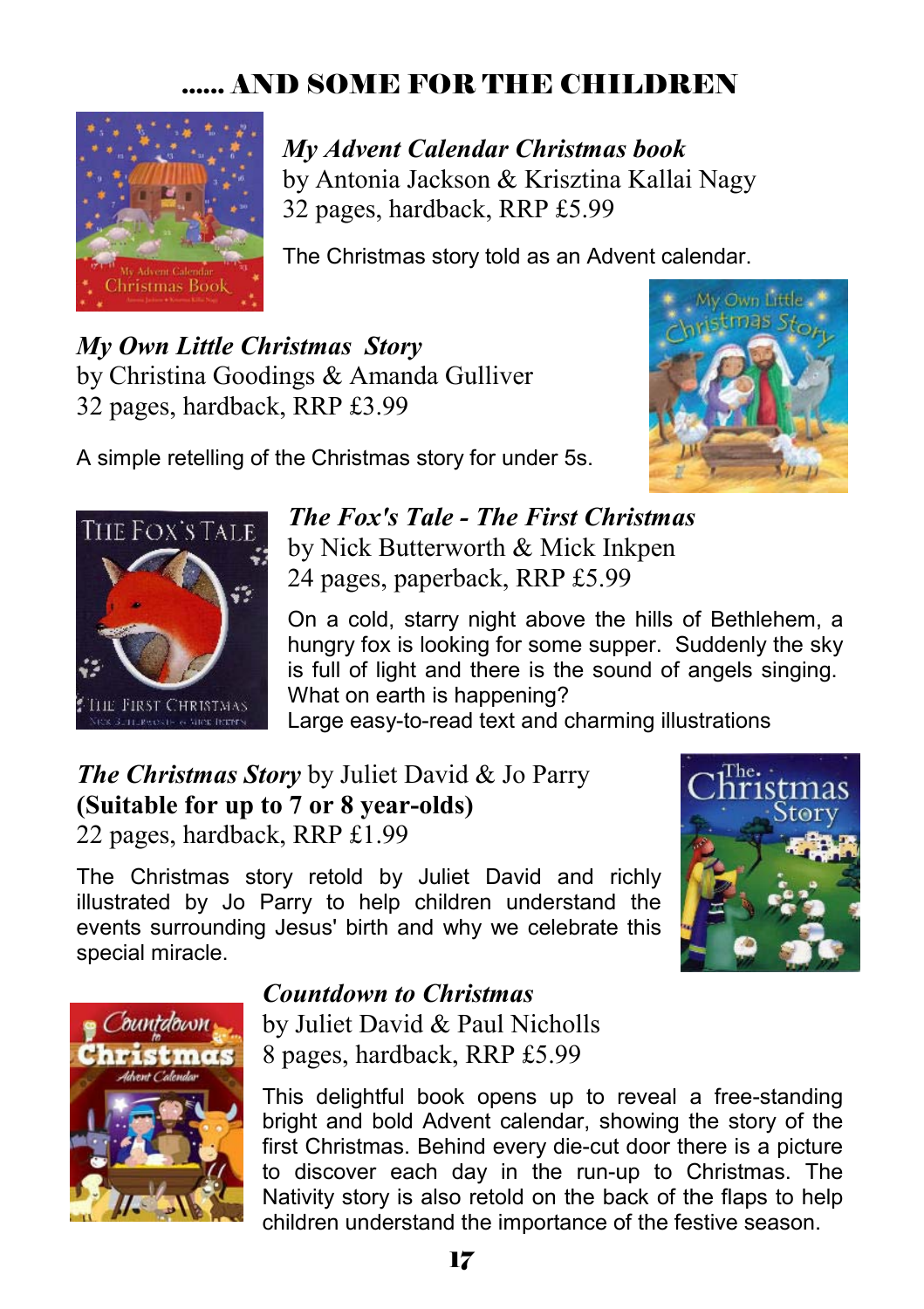## **CHURCH** DIARY



| Sun      | $\mathbf{1}$ | 10.30am            | Morning Service led by David Eagle                                                           |
|----------|--------------|--------------------|----------------------------------------------------------------------------------------------|
|          |              | 6.30 <sub>pm</sub> | Communion Service led by Rev Paul Timmis                                                     |
| Tue      | 3            | $10.30$ am-noon    | Coffee and Chat                                                                              |
|          |              | 8.00pm             | Time for Prayer                                                                              |
| Sun      | 8            | 10.30am            | Toy/Gift Service led by Rev Paul Timmis                                                      |
| Tue      | 10           | $10.30$ am-noon    | Coffee and Chat                                                                              |
|          |              | 8.00pm             | Time for Prayer                                                                              |
| Fri      | 13           | 12.30pm            | Luncheon Club                                                                                |
| Sun      | 15           | 10.30am            | Morning Service led by David Eagle                                                           |
| Tue      | 17           | $10.30$ am-noon    | Coffee and Chat                                                                              |
|          |              | 6.30pm             | Men's Supper Club - Christmas Social in aid of<br>The SW Thames Kidney Fund - Ladies invited |
|          |              | 8.00pm             | Time for Prayer                                                                              |
| Weds18   |              | 5.00pm             | Carol Singing for NCH at Morden Station                                                      |
| Fri      | 20           | 5.00pm             | Carol Singing for NCH at Morden Station                                                      |
| Sun $22$ |              | 10.30am            | Nativity Service led by Rev Paul Timmis                                                      |
|          |              | 5.00pm             | Carols with SIGMA                                                                            |
| Tues 24  |              | 5.30pm             | <b>Christingle Service</b>                                                                   |
|          |              | 11.30pm            | Midnight Communion at Martin Way including<br>Raynes Park & Wimbledon Churches               |
| Weds25   |              | 10.30am            | Christmas Day Service led by Rev Paul Timmis                                                 |
| Sun $29$ |              | 10.30am            | Morning Service led by Rev Paul Timmis                                                       |

*Please refer to the Website (www.martinway.org.uk) or Weekly Notice Sheet for any additional information*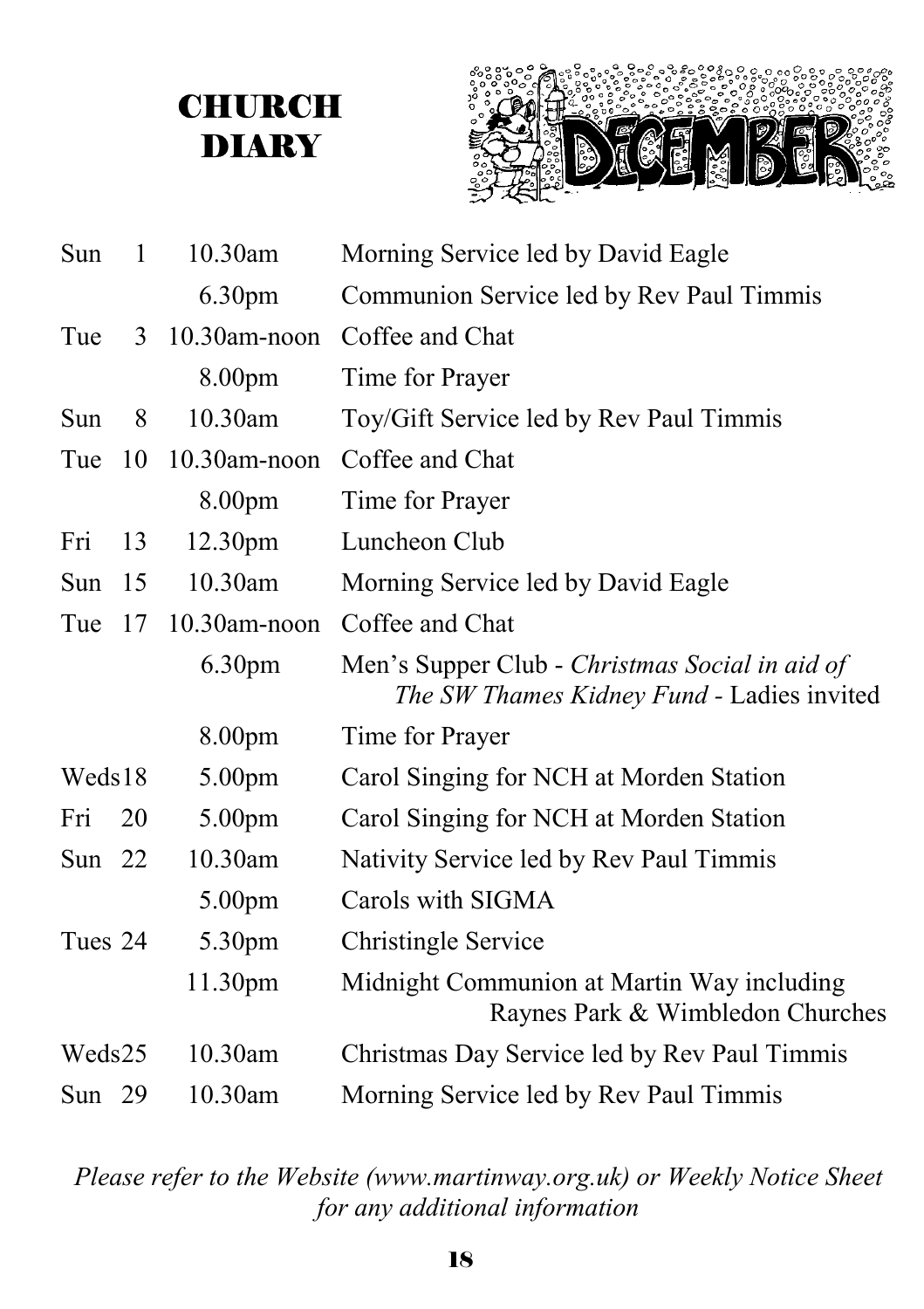



| Sun      | 5  | 10.30am             | Covenant Service with Holy Communion led by<br><b>Rev Paul Timmis</b> |
|----------|----|---------------------|-----------------------------------------------------------------------|
| Tues 7   |    | 8.00 <sub>pm</sub>  | <b>Church Council Meeting</b>                                         |
| Fri      | 10 | 12.30 <sub>pm</sub> | Luncheon Club                                                         |
| Sun $12$ |    | 10.30am             | Morning Service led by Valerie Ashcroft                               |
|          |    | 6.30 <sub>pm</sub>  | Communion Service led by Rev Paul Timmis                              |
|          |    | Tue 14 10.30am-noon | Coffee and Chat                                                       |
|          |    | 8.00pm              | Time for Prayer                                                       |
| Sat      | 18 | 10.30am             | Big Brunch                                                            |
| Sun $19$ |    | $10.30$ am          | Communion Service led by Rev Paul Timmis                              |
| Tues 21  |    | $10.30$ am-noon     | Coffee and Chat                                                       |
|          |    | 7.30 <sub>pm</sub>  | Men's Supper Club - Member's Evening                                  |
|          |    | 8.00pm              | Time for Prayer                                                       |
| Fri      | 24 | 12.30 <sub>pm</sub> | Luncheon Club                                                         |
| Sun $26$ |    | 10.30am             | Morning Service led by Joanna Williamson                              |
| Tue 28   |    | $10.30$ am-noon     | Coffee and Chat                                                       |
|          |    | 8.00 <sub>pm</sub>  | Time for Prayer                                                       |

 $- < 0 > \underline{\hspace{1cm}}$ 



RUXLEY CHRISTMAS FAIR

Ruxley Church, Ruxley Lane

**Saturday 7th December**  1pm-3.30pm

Refreshments - Handicrafts - Jewellery Tombola - Raffle - Toiletries - Cakes - Toys And much more

**Admission 50p**